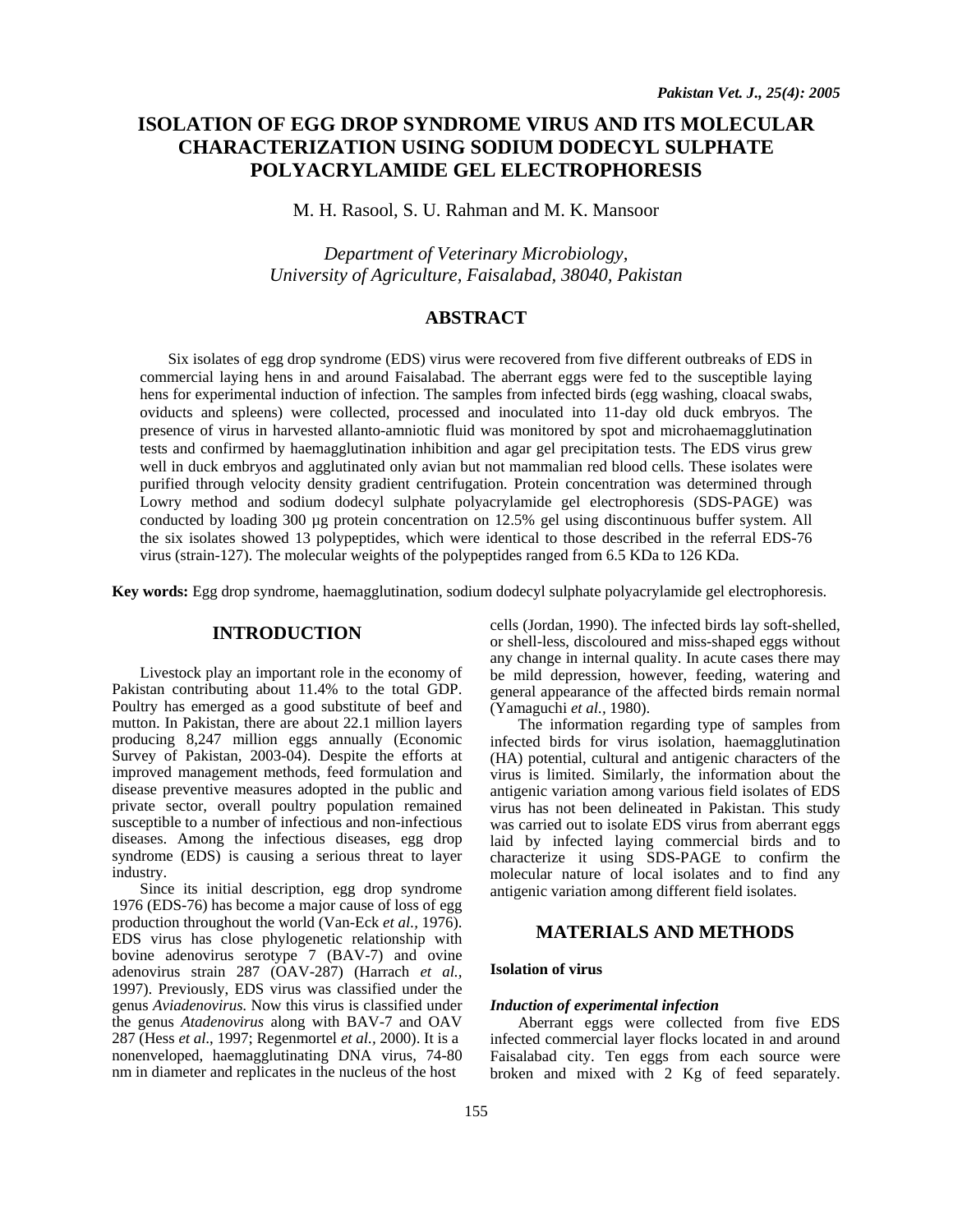Eighteen adult layers (White Leghorn), which were not previously vaccinated against EDS, were divided into six groups, having three birds in each group. The infected feed from each source was offered to the hens of first five groups (2 Kg to each group) for six consecutive days. The normal feed was given to the birds of  $6<sup>th</sup>$  group.

## *Collection and processing of samples*

First three abnormal eggs laid by the EDS infected hens were collected and washed in tryptose broth. Cloacal swabs were collected on day 8-10 post-feeding and also placed in tryptose broth. The birds were sacrificed on day 15 post-feeding. Oviduct and spleen were collected, weighed, mixed with equal volume of tryptose broth, ground and centrifuged at 400 x g for 10 minutes. The supernatant was collected and antibiotics (Gentamycin @ 40 µg/ml) and antifungal (Nystatin @ 30 IU/ml) were added in each sample.

#### *Embryo inoculation*

A 0.2 ml of each processed sample was inoculated through allantoic cavity route in duplicate in 11-day-old embryonated duck eggs (Senne, 1989). The inoculated embryos were sealed, incubated at  $37^{\circ}$ C and allantoamniotic fluid (AAF) was harvested 144 hours postinoculation (Buxton and Fraser, 1977).

#### **Identification and confirmation of virus**

Presence of EDS virus in harvested AAF was initially determined by spot haemagglutination and then by microhaemagglutination tests (Allan *et al.,* 1978). Microhaemagglutination test was also performed by using the erythrocytes from buffalo, horse, goat and rabbit. The hyperimmune serum against EDS virus was raised in rabbits using imported oil based EDS virus vaccine (Izovac, EDS). The known hyperimmune serum was then used to perform haemagglutination inhibition and agar gel precipitation tests for the confirmation of the virus (Buxton and Fraser, 1977; Sulochana and Lalithakunjamma, 1991).

## **Molecular characterization**

### *Purification*

Identified EDS virus isolates were purified through sucrose velocity density gradient centrifugation technique, as described by Swain *et al.* (1997). For this purpose, 20 and 30% sucrose solutions (W/V) were used. The virus material was centrifuged at 100,000 x g for 2.5 hours at  $4^{\circ}$ C in ultra-centrifuge machine (Hitachi Himac) with swinging drive rotor. The purified bands of virus were collected separately, dialyzed against normal saline and stored at  $-20^0C$ .

## *Determination of protein concentration*

Protein contained in each purified EDS virus isolate was determined using the Lowry method (Lowry *et al.,* 1951). Bovine serum albumin (BSA) was used for standard assay method.

### *SDS-polyacrylamide gel electrophoresis*

Discontinuous buffer system was used for the separation of EDS virus proteins, as described by Laemmli (1970). A 300 µg protein concentration of each virus isolate was loaded on 12.5% gel along with a protein marker. Electrophoresis was carried out at room temperature, using 200 volt current for 6 hours. Gel was stained with coomassie brilliant blue stain for overnight, then destained for 3 hours in destaining solution, dried in gel dryer under vacuum (Rapidry, Japan) and photographed through a digital camera. The molecular weights of different polypeptides were determined with the help of known protein marker on a computer software Kodak electrophoresis documentation and analysis system (KEDAS-290).

## **RESULTS AND DISCUSSION**

After feeding the aberrant eggs (soft-shelled, shellless, miss-shaped) to experimental birds, half of them started laying abnormal eggs on day 8 post-feeding, while the others laid normal eggs. Six isolates were recovered (three from oviducts, one each from egg washing, cloacal swab and spleen). The isolated virus grew well on 11-day old embryonated duck eggs and produced high virus titer. The infected duck embryos were displaying blood vessels and were alive on 144 hours post-inoculation. Similar results have also been reported by Bartha (1984).

The haemagglutination titer of AAF harvested from the infected embryos ranged from 8192 to 32768. The maximum virus was recovered from oviduct samples (32768), which is the main predilection site for the replication of EDS virus. The virus titer was 8192 in spleen and 16384 in egg washings and cloacal swab. EDS virus replicates in duck and geese embryos producing high virus titer has also been reported by Zsak *et al.* (1982) and Bartha (1984).

The EDS virus agglutinated only chicken erythrocytes but did not agglutinate the mammalian (buffalo, horse, goat and rabbit) erythrocytes. This feature was in agreement with Jordan (1990). It was also observed that EDS virus mediated haemagglutination did not show elution on 24 hours post-incubation at 25°C. This property might be due to the lack of neuraminidase molecule on the virus surface, which is responsible for elution (Muhammad *et al.,* 1999)

Positive results of haemagglutination Inhibition and Agar Gel Precipitation tests (AGPT) using known hyperimmune serum against vaccinal strain of EDS virus raised in rabbits further confirmed the virus. Identified EDS virus isolates were purified through velocity density gradient centrifugation. The 30 and 20% sucrose solutions were used and virus material was centrifuged at 100,000 x g for 2.5 hours at 4  $^0C$ . A clear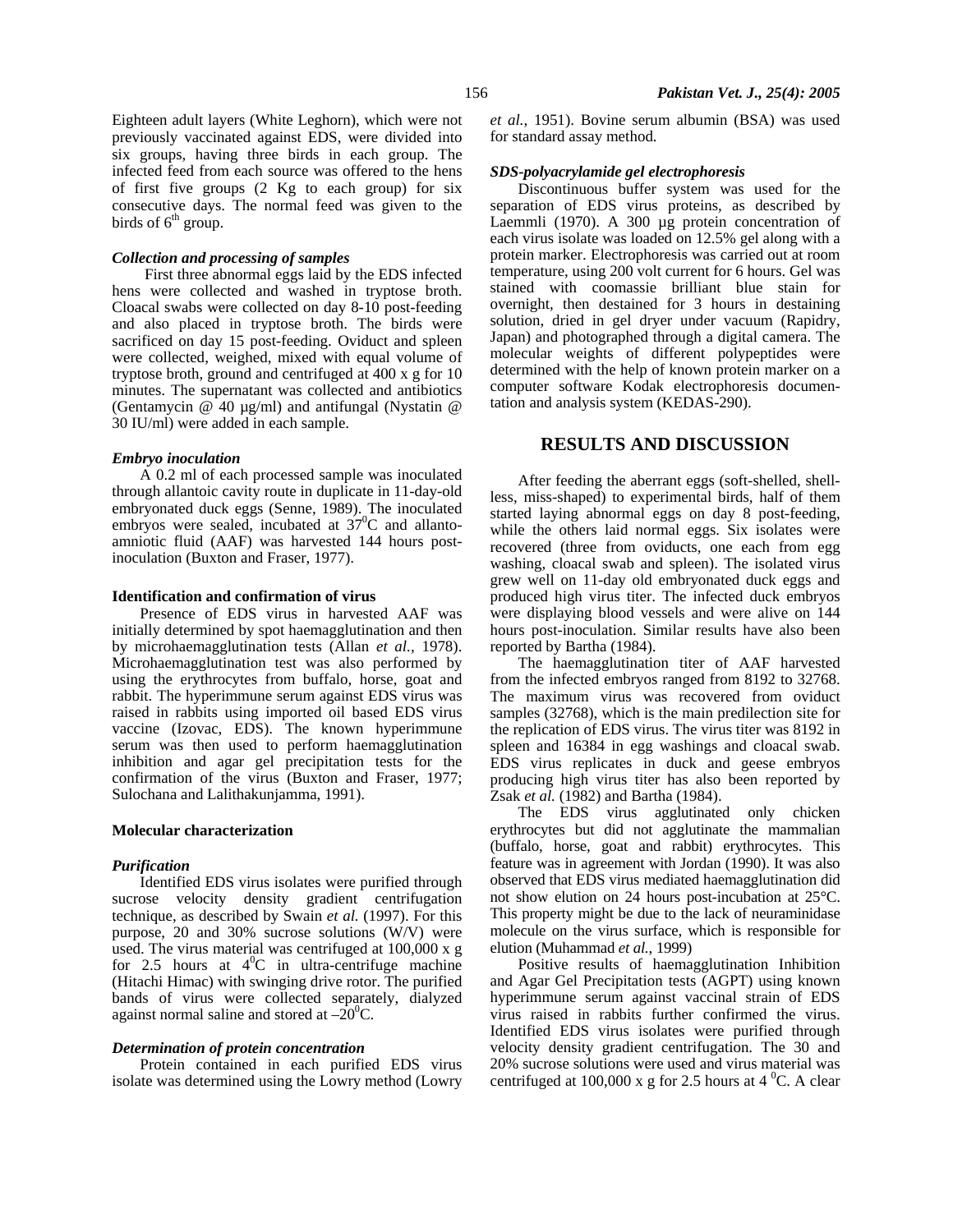band of purified virus was obtained at a density of 1.32g/ml. Similar method was also used by Swain *et al*. (1997) for purification of EDS virus. The values of protein concentration ranged from 11.66 to 18.17 µg/µl. A 300 µg protein concentration of each sample was loaded on 12.5% gel.

The protein analysis by SDS-PAGE of sixhaemagglutinating virus isolates revealed 13 polypeptides, and their molecular weights ranged from 6.5 to 126 KDa (Fig. 1). This polypeptide pattern was similar to that of standard strain of EDS virus (strain-127). These results are in agreement with those of Chandramohan *et al.* (1998). They recovered five virus isolates from different parts of Tamil Nadu and characterized them through SDS-PAGE. They also reported 13 polypeptides ranging between 11 to 126 KDa. However, Swain *et al.* (1992) reported 12 polypeptides when they screened their local isolates by SDS-PAGE.

It was concluded that normal and abnormal eggs from EDS infected birds contained EDS virus that can induce disease in susceptible chickens. EDS virus from cloacal swabs, oviducts and spleens of experimentally infected birds may be recovered in duck embryos. The virus can be identified by its stable and differential haemagglutination properties and confirmed through HI and AGPT. Results of SDS-PAGE revealed that six EDS virus isolates were identical to each other in terms of number of proteins regardless of their source. These isolates were also comparable to those of referral EDS-

76 virus (strain-127). More work on immunogenic polypeptides of local isolates is needed to be done in the future in other parts of the country to find any variation at molecular level for the implementation of better disease control programme in the country.

## **REFERENCES**

- Allan, W. H., J. E. Lancaster and B. Toth, 1978. Newcastle disease vaccines, their production and use. FAO Anim. Prod. Hlth., Ser. No. 10, FAO United Nations, Rome, Italy, pp: 80-83.
- Bartha, A., 1984. Dropped egg production in ducks associated with adenovirus infection. Avian Pathol., 13: 119-126.
- Buxton, A. and G. Fraser, 1977. Animal Microbiology. Vol. 2. Blackwell Scientific Publication Ltd. London, UK, pp: 481.
- Chandramohan, A., A. M. Shaw, P. Ramadass, A. Wilson and R. A. Venkatesan, 1998. Protein fractionation analysis of indigenous egg drop syndrome-76 viral isolates. Indian Vet. J., 75(2): 167-170.
- Economic Survey of Pakistan, 2003-04. Agriculture, Chapter 2. Finance and Advisory Wing, Govt. Pakistan, Islamabad. pp: 11-24.
- Harrach, B., B. M. Meehant, M. Banko, B. M. Adair and D. Todd, 1997. Close phylogenetic relationship between egg drop syndrome (EDS) virus, bovine adenovirus serotype 7 and ovine adenovirus strain 287. Virology, 229: 302-306.



**Fig. 1: Polypeptide pattern and molecular weights of six isolates of EDS virus separated by SDS-PAGE. M =Marker A =Oviduct B =Oviduct C =Egg washing D =Oviduct E =Cloacal swab F =Spleen**